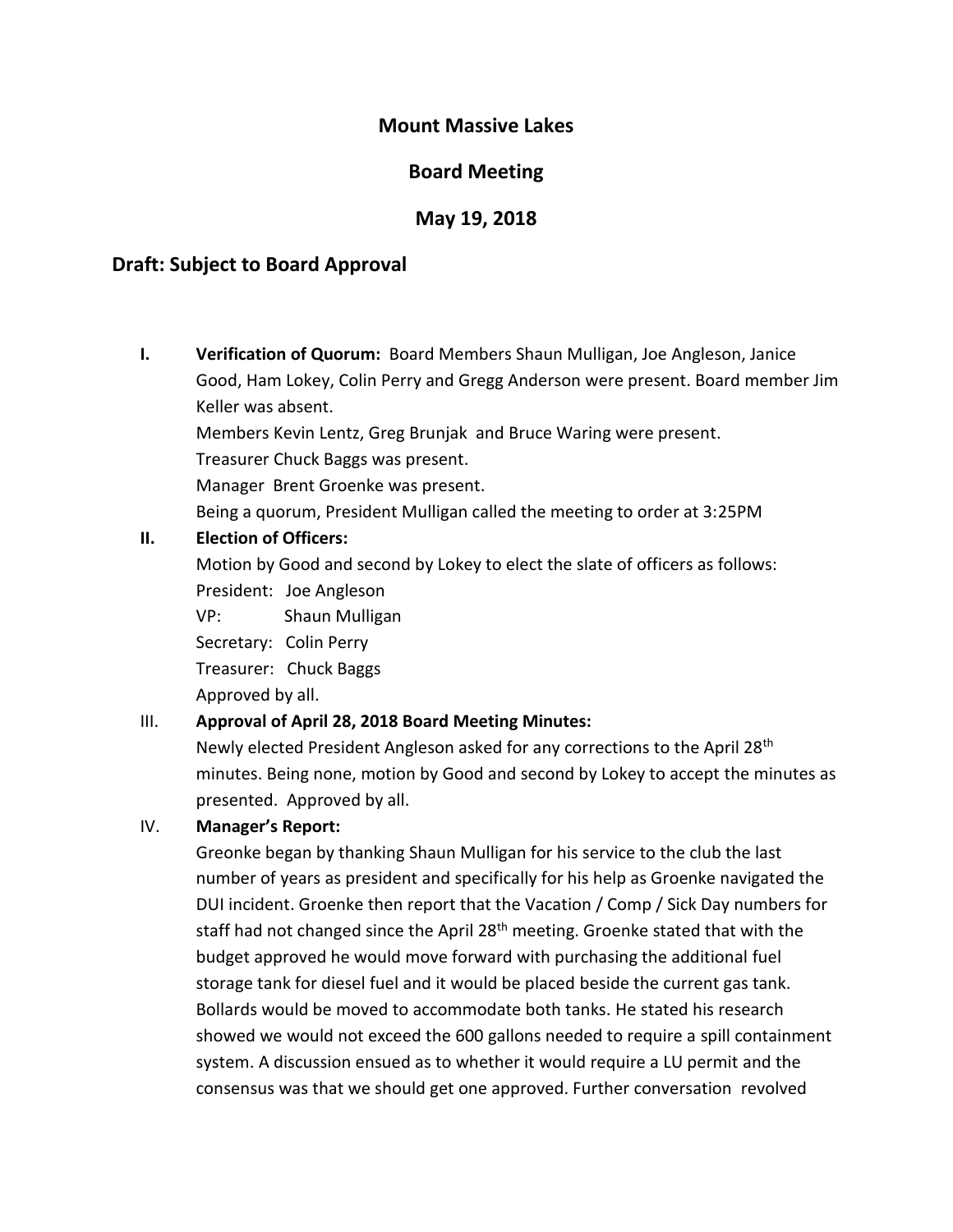around whether the neighbors on home row should be contacted. Even though the tank will not constitute an "obstruction of view" it was agreed that a letter should be provided to those that will be able to see the tank from their cabin informing them of the placement of the tank. It was further agreed that staff will paint both tanks to blend in with the surroundings and make them as least obtrusive as possible.

### VII. **Old Business:**

- **Hatchery Pond:** Groenke stated that in order to complete the renovation of the Hatchery Pond this fall, he intended to move the fish out and begin letting the pond drain and dry out as soon as possible. Mulligan asked Groenke to have a detailed construction schedule ready for the board to review at the July board meeting.
- **Review of 19" Rule:** Discussion was picked up after the April 28<sup>th</sup> discussion about re-instating the rule allowing members to kill fish over 19" again. It was again suggested that if the rule is re-instated that it should allow for the killing of Rainbows only and only one per membership. After much discussion it was apparent the board still did not have consensus for a vote. The suggestion was made to table the topic until next season after staff and the board had a chance to review the success of the new plan to mark and stock out ½ of the super catchables in the fall to reduce spawning mortality and winter predation. The ban on killing any fish over 19" would remain in place for the 2018 season. All agreed.
- **Motion to amend LU rules to require erosion control fencing during construction:** Good reviewed the redlined proposed changes to the LU application as prepared by LU chairman Bennett. Motion by Perry and second by Lokey to approve as presented. Approved by all.
- **Ruble Retirement Gift:** Angleson thanked Perry for coordinating the collection of monies for the gift for Jess' retirement.
- **Purchase of Welder and ATV:** Groenke informed the board that with the passing of the budget he would proceed to place the orders for the new ATV and welder as previously presented and approved by the board.

## **VIII. LUC Report:**

- LU Committee member Good asked Groenke if the fence posts had been replaced at the Prouty construction site. Groenke confirmed that they had.
- **IX. MML Web Site –** No further comments or discussion